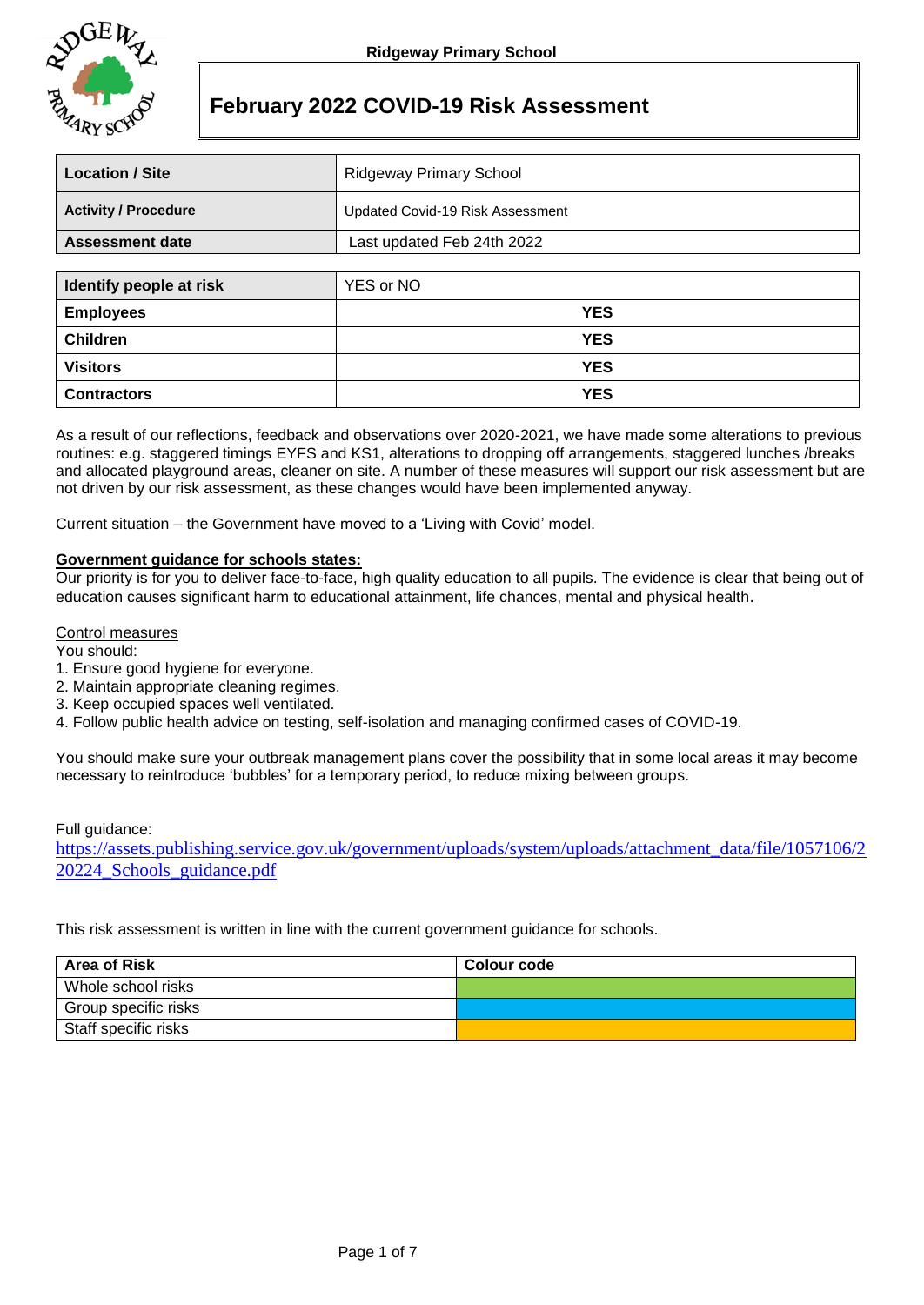|                                                                                                                                                                                                                                                                                                                                                                                                                                                                                                                                                                                                                                                                                                                                                                                                                                                                                                                                                                                                                                                                                                                                                                                                                                                                                                                                                                                                                                                                                                                                                                                                                                                                                                                                                                                                                                                                                                                                                                                                                                                                                                                                                                                                                                                                                                                                                                                                                                                                                                                                                              |                                                                                                                        |                                | <b>Ridgeway Primary School</b>                                                                                                                                                                                                    |                   |  |
|--------------------------------------------------------------------------------------------------------------------------------------------------------------------------------------------------------------------------------------------------------------------------------------------------------------------------------------------------------------------------------------------------------------------------------------------------------------------------------------------------------------------------------------------------------------------------------------------------------------------------------------------------------------------------------------------------------------------------------------------------------------------------------------------------------------------------------------------------------------------------------------------------------------------------------------------------------------------------------------------------------------------------------------------------------------------------------------------------------------------------------------------------------------------------------------------------------------------------------------------------------------------------------------------------------------------------------------------------------------------------------------------------------------------------------------------------------------------------------------------------------------------------------------------------------------------------------------------------------------------------------------------------------------------------------------------------------------------------------------------------------------------------------------------------------------------------------------------------------------------------------------------------------------------------------------------------------------------------------------------------------------------------------------------------------------------------------------------------------------------------------------------------------------------------------------------------------------------------------------------------------------------------------------------------------------------------------------------------------------------------------------------------------------------------------------------------------------------------------------------------------------------------------------------------------------|------------------------------------------------------------------------------------------------------------------------|--------------------------------|-----------------------------------------------------------------------------------------------------------------------------------------------------------------------------------------------------------------------------------|-------------------|--|
| Record the hazard that could cause harm or injury - add appropriate<br><b>Identify hazard</b><br>detail about the type and location of hazards                                                                                                                                                                                                                                                                                                                                                                                                                                                                                                                                                                                                                                                                                                                                                                                                                                                                                                                                                                                                                                                                                                                                                                                                                                                                                                                                                                                                                                                                                                                                                                                                                                                                                                                                                                                                                                                                                                                                                                                                                                                                                                                                                                                                                                                                                                                                                                                                               |                                                                                                                        |                                |                                                                                                                                                                                                                                   |                   |  |
| 1. Risk of spreading the virus due to close contact with a child or adult who is ill or<br>displays symptoms of the virus - resulting in direct transmission of the virus                                                                                                                                                                                                                                                                                                                                                                                                                                                                                                                                                                                                                                                                                                                                                                                                                                                                                                                                                                                                                                                                                                                                                                                                                                                                                                                                                                                                                                                                                                                                                                                                                                                                                                                                                                                                                                                                                                                                                                                                                                                                                                                                                                                                                                                                                                                                                                                    |                                                                                                                        |                                |                                                                                                                                                                                                                                   |                   |  |
| <b>Existing level of risk</b>                                                                                                                                                                                                                                                                                                                                                                                                                                                                                                                                                                                                                                                                                                                                                                                                                                                                                                                                                                                                                                                                                                                                                                                                                                                                                                                                                                                                                                                                                                                                                                                                                                                                                                                                                                                                                                                                                                                                                                                                                                                                                                                                                                                                                                                                                                                                                                                                                                                                                                                                |                                                                                                                        | Consider current level of risk |                                                                                                                                                                                                                                   |                   |  |
| <b>HIGH</b><br><b>MEDIUM</b><br>LOW<br><b>NEGLIGIBLE</b>                                                                                                                                                                                                                                                                                                                                                                                                                                                                                                                                                                                                                                                                                                                                                                                                                                                                                                                                                                                                                                                                                                                                                                                                                                                                                                                                                                                                                                                                                                                                                                                                                                                                                                                                                                                                                                                                                                                                                                                                                                                                                                                                                                                                                                                                                                                                                                                                                                                                                                     |                                                                                                                        |                                |                                                                                                                                                                                                                                   |                   |  |
| <b>Control measures</b>                                                                                                                                                                                                                                                                                                                                                                                                                                                                                                                                                                                                                                                                                                                                                                                                                                                                                                                                                                                                                                                                                                                                                                                                                                                                                                                                                                                                                                                                                                                                                                                                                                                                                                                                                                                                                                                                                                                                                                                                                                                                                                                                                                                                                                                                                                                                                                                                                                                                                                                                      | List your control measures required to reduce risk – add appropriate<br>detail about the type and location of controls |                                |                                                                                                                                                                                                                                   |                   |  |
| When an individual develops COVID-19 symptoms or has a positive test pupils, staff and other adults should<br>$\bullet$<br>follow guidance on People with COVID-19:<br>Adults and children who test positive will continue to be advised to stay at home and avoid contact with other<br>people for at least 5 full days, and then continue to follow the guidance until they have received 2 negative test<br>results on consecutive days.<br>If a parent or carer insists on a pupil attending your school where they have a confirmed or suspected case of<br>$\bullet$<br>COVID-19, you can take the decision to refuse the pupil if, in your reasonable judgement, it is necessary to<br>protect other pupils and staff from possible infection with COVID-19.<br>All contractors / visitors (except perspective parents see section 11) to complete disclaimer.<br>$\bullet$<br>If any child becomes unwell or displays symptoms while onsite, they should immediately be escorted to the<br>$\bullet$<br>Acorns office. The child should isolate in this room until they are collected. Where possible the adult should<br>wait outside the room.<br>The supporting adult should notify the office / HST who will call family to collect the child immediately. If it is an<br>$\bullet$<br>adult member of staff, next of kin should be contacted.<br>If an adult displays symptoms of Covid-19, while onsite, then they should notify the HST / SLT member and go<br>$\bullet$<br>home to self-isolate. If the adult needs to wait to be collected / is too unwell to go home alone, HST person id<br>made aware and monitoring from a distance.<br>The room will be closed after and cleaned by cleaners / staff (who volunteer).<br>$\bullet$<br>PPE: Government guidance states: PPE is only needed in a very small number of cases including if a child,<br>$\bullet$<br>young person or other learner becomes unwell with symptoms of coronavirus while in their setting and needs<br>direct personal care until they can return home. A fluid-resistant surgical face mask should be worn by the<br>supervising adult if a distance of 2 metres cannot be maintained. If contact with the child or young person is<br>necessary, then disposable gloves, a disposable apron and a fluid-resistant surgical face mask should be<br>worn by the supervising adult. If a risk assessment determines that there is a risk of splashing to the eyes, for<br>example from coughing, spitting, or vomiting, then eye protection should also be worn. |                                                                                                                        |                                |                                                                                                                                                                                                                                   |                   |  |
| (see Remote Learning Offer)                                                                                                                                                                                                                                                                                                                                                                                                                                                                                                                                                                                                                                                                                                                                                                                                                                                                                                                                                                                                                                                                                                                                                                                                                                                                                                                                                                                                                                                                                                                                                                                                                                                                                                                                                                                                                                                                                                                                                                                                                                                                                                                                                                                                                                                                                                                                                                                                                                                                                                                                  |                                                                                                                        |                                | A clear plan for remote learning and contact with the teacher for any children needing to isolate so that there is<br>minimal impact on education, and children are encouraged to stay at home in the event of needing to isolate |                   |  |
| Non-participation in remote learning for those isolating / Safeguarding concerns<br>CT will monitor attendance on Zoom calls alongside uploading of learning and follow specified timescales and<br>processes if a child is not accessing these during their isolation, including support phone calls to the parent<br>and action from DSLs as necessary.<br>Staff to follow usual policy regarding any safeguarding concerns in relation to children isolating at home and<br>٠<br>report concerns to a DSL/record on CPOMS.                                                                                                                                                                                                                                                                                                                                                                                                                                                                                                                                                                                                                                                                                                                                                                                                                                                                                                                                                                                                                                                                                                                                                                                                                                                                                                                                                                                                                                                                                                                                                                                                                                                                                                                                                                                                                                                                                                                                                                                                                                |                                                                                                                        |                                |                                                                                                                                                                                                                                   |                   |  |
| <b>Remaining level of risk</b>                                                                                                                                                                                                                                                                                                                                                                                                                                                                                                                                                                                                                                                                                                                                                                                                                                                                                                                                                                                                                                                                                                                                                                                                                                                                                                                                                                                                                                                                                                                                                                                                                                                                                                                                                                                                                                                                                                                                                                                                                                                                                                                                                                                                                                                                                                                                                                                                                                                                                                                               |                                                                                                                        |                                | Consider level of risk following use of control measures                                                                                                                                                                          |                   |  |
| <b>HIGH</b>                                                                                                                                                                                                                                                                                                                                                                                                                                                                                                                                                                                                                                                                                                                                                                                                                                                                                                                                                                                                                                                                                                                                                                                                                                                                                                                                                                                                                                                                                                                                                                                                                                                                                                                                                                                                                                                                                                                                                                                                                                                                                                                                                                                                                                                                                                                                                                                                                                                                                                                                                  |                                                                                                                        | <b>MEDIUM</b>                  | <b>LOW</b>                                                                                                                                                                                                                        | <b>NEGLIGIBLE</b> |  |
| <b>Identify hazard</b>                                                                                                                                                                                                                                                                                                                                                                                                                                                                                                                                                                                                                                                                                                                                                                                                                                                                                                                                                                                                                                                                                                                                                                                                                                                                                                                                                                                                                                                                                                                                                                                                                                                                                                                                                                                                                                                                                                                                                                                                                                                                                                                                                                                                                                                                                                                                                                                                                                                                                                                                       |                                                                                                                        |                                | Record the hazard that could cause harm or injury - add appropriate<br>detail about the type and location of hazards                                                                                                              |                   |  |
| 2. Lack of social distancing between year groups, staff and the possibility of contact<br>between them, resulting in direct transmission of the virus                                                                                                                                                                                                                                                                                                                                                                                                                                                                                                                                                                                                                                                                                                                                                                                                                                                                                                                                                                                                                                                                                                                                                                                                                                                                                                                                                                                                                                                                                                                                                                                                                                                                                                                                                                                                                                                                                                                                                                                                                                                                                                                                                                                                                                                                                                                                                                                                        |                                                                                                                        |                                |                                                                                                                                                                                                                                   |                   |  |
|                                                                                                                                                                                                                                                                                                                                                                                                                                                                                                                                                                                                                                                                                                                                                                                                                                                                                                                                                                                                                                                                                                                                                                                                                                                                                                                                                                                                                                                                                                                                                                                                                                                                                                                                                                                                                                                                                                                                                                                                                                                                                                                                                                                                                                                                                                                                                                                                                                                                                                                                                              |                                                                                                                        |                                |                                                                                                                                                                                                                                   |                   |  |

| <b>Existing level of risk</b> | Consider current level of risk |
|-------------------------------|--------------------------------|
|-------------------------------|--------------------------------|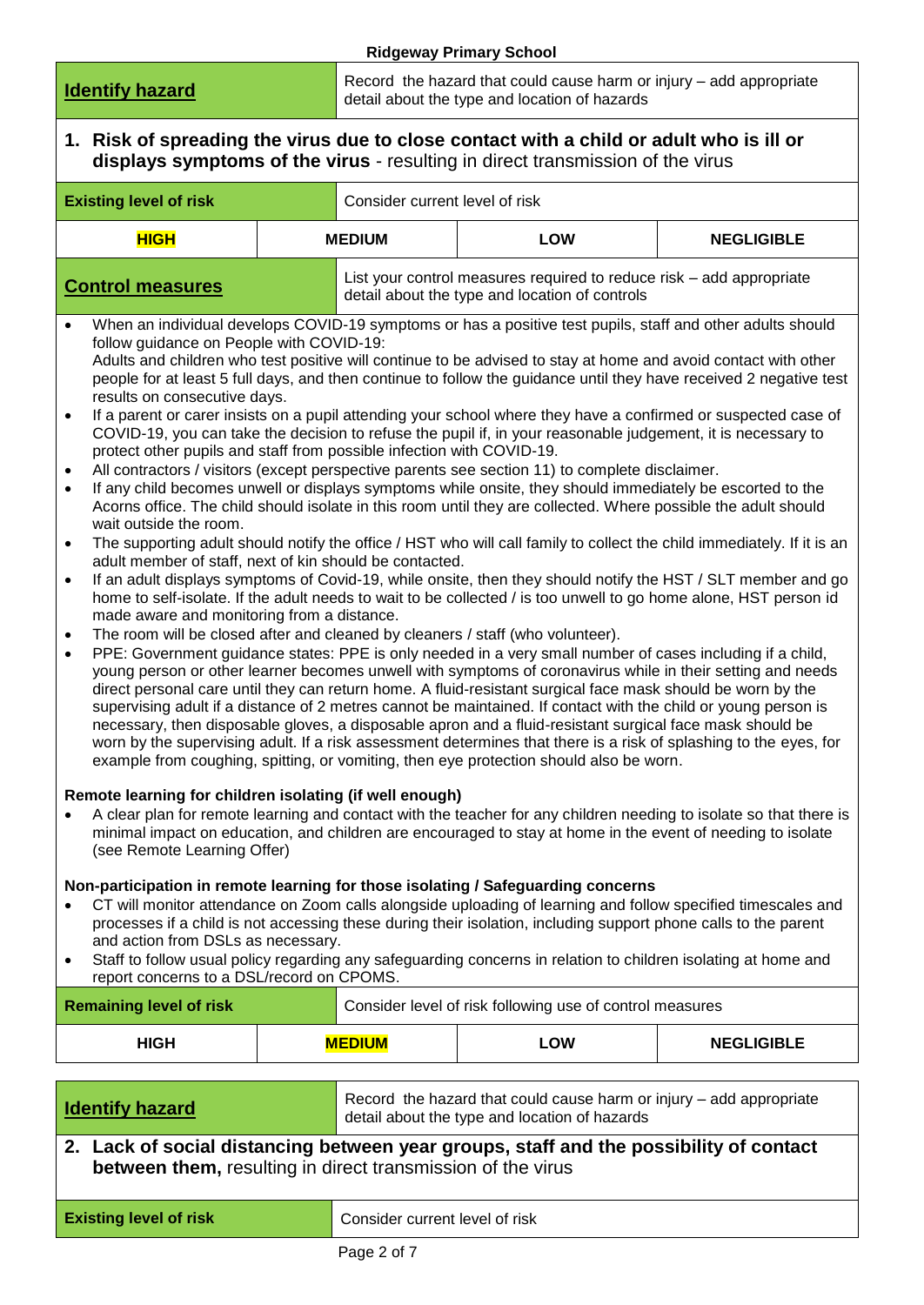| <b>HIGH</b>                                                                                                                                                                                                                                                                                                                                                                                                                                                                                                                                              | $1.199$ $0.114$ $1.111$ $0.1$ $0.011$ $0.01$<br><b>MEDIUM</b><br><b>LOW</b><br><b>NEGLIGIBLE</b> |                                                                                                                        |  |  |  |  |
|----------------------------------------------------------------------------------------------------------------------------------------------------------------------------------------------------------------------------------------------------------------------------------------------------------------------------------------------------------------------------------------------------------------------------------------------------------------------------------------------------------------------------------------------------------|--------------------------------------------------------------------------------------------------|------------------------------------------------------------------------------------------------------------------------|--|--|--|--|
| <b>Control measures</b>                                                                                                                                                                                                                                                                                                                                                                                                                                                                                                                                  |                                                                                                  | List your control measures required to reduce risk – add appropriate detail<br>about the type and location of controls |  |  |  |  |
| Year groups<br>1. Year groups may cross for a range of planned events, e.g. assemblies in the hall (although limited year groups<br>to avoid overcrowding), Other activities such as paired reading, child-initiated clubs, daily mile will be<br>reinstated after the Easter break<br>2. Where a space needs to be shared between different year groups – tech room, dining hall, Ridgeway Nurture<br>room – these areas will be cleaned in line with the regular cleaning procedures for school.<br>3. Walking on the right hand side of the corridor. |                                                                                                  |                                                                                                                        |  |  |  |  |
| Break and lunchtimes                                                                                                                                                                                                                                                                                                                                                                                                                                                                                                                                     |                                                                                                  | 4. Year groups will continue to work as a unit during break and lunch times, with allocated outside areas, and         |  |  |  |  |
| supported by the same staff (where possible).<br>5. Halls will be divided into zones with classes allocated a specific time slot, table and zone. Lunch times will be<br>staggered.<br><b>Staff</b>                                                                                                                                                                                                                                                                                                                                                      |                                                                                                  |                                                                                                                        |  |  |  |  |
| 6. Staff meeting will continue through a hybrid model depending on the plan for the meeting.                                                                                                                                                                                                                                                                                                                                                                                                                                                             |                                                                                                  |                                                                                                                        |  |  |  |  |
| <b>Remaining level of risk</b>                                                                                                                                                                                                                                                                                                                                                                                                                                                                                                                           | Consider level of risk following use of control measures                                         |                                                                                                                        |  |  |  |  |
| <b>HIGH</b>                                                                                                                                                                                                                                                                                                                                                                                                                                                                                                                                              | <b>MEDIUM</b>                                                                                    | LOW<br><b>NEGLIGIBLE</b>                                                                                               |  |  |  |  |

| <b>Identify hazard</b>                                                                                                                                                                                                                                                                                                                                                                                                                                                                                                                                                                                                                                                                                                                                                                                                                                                                                                                                                                                                                                                    |                                                                                                                                            | Record the hazard that could cause harm or injury - add appropriate<br>detail about the type and location of hazards |                                                                                                                        |                   |  |
|---------------------------------------------------------------------------------------------------------------------------------------------------------------------------------------------------------------------------------------------------------------------------------------------------------------------------------------------------------------------------------------------------------------------------------------------------------------------------------------------------------------------------------------------------------------------------------------------------------------------------------------------------------------------------------------------------------------------------------------------------------------------------------------------------------------------------------------------------------------------------------------------------------------------------------------------------------------------------------------------------------------------------------------------------------------------------|--------------------------------------------------------------------------------------------------------------------------------------------|----------------------------------------------------------------------------------------------------------------------|------------------------------------------------------------------------------------------------------------------------|-------------------|--|
|                                                                                                                                                                                                                                                                                                                                                                                                                                                                                                                                                                                                                                                                                                                                                                                                                                                                                                                                                                                                                                                                           | 1. Lack of social distancing using toilets, poor hygiene or poor ventilation resulting in<br>direct and indirect transmission of the virus |                                                                                                                      |                                                                                                                        |                   |  |
| <b>Existing level of risk</b>                                                                                                                                                                                                                                                                                                                                                                                                                                                                                                                                                                                                                                                                                                                                                                                                                                                                                                                                                                                                                                             |                                                                                                                                            | Consider current level of risk                                                                                       |                                                                                                                        |                   |  |
| <b>HIGH</b>                                                                                                                                                                                                                                                                                                                                                                                                                                                                                                                                                                                                                                                                                                                                                                                                                                                                                                                                                                                                                                                               |                                                                                                                                            | <b>MEDIUM</b>                                                                                                        | <b>LOW</b>                                                                                                             | <b>NEGLIGIBLE</b> |  |
| <b>Control measures</b>                                                                                                                                                                                                                                                                                                                                                                                                                                                                                                                                                                                                                                                                                                                                                                                                                                                                                                                                                                                                                                                   |                                                                                                                                            |                                                                                                                      | List your control measures required to reduce risk – add appropriate<br>detail about the type and location of controls |                   |  |
| <b>Hygiene</b><br>Children will be encouraged and reminded to wash their hands regularly.<br>1.<br>2. Ensure good respiratory hygiene practices - 'Catch it, Bin it, Kill it' when coughing / sneezing.<br>All essential school visitors to read and sign Covid protocol and follow school hygiene practices.<br>3.<br><b>Toilets</b><br>4. External toilet doors left open.<br>Soap dispensers and paper towels kept well stocked in all staff areas with extra soap ordered to ensure we do<br>5.<br>not run out.<br>6. Cleaner to regularly clean areas, with a particular focus on frequently touched surfaces, including extra<br>cleaning of toilets during the school day.<br><b>Ventilation</b><br>7. Staff will ensure areas being used will be well ventilated. Staff will be being responsible for opening external<br>windows to improve natural ventilation, and in addition, opening internal doors to assist with creating a<br>throughput of air. Staff should balance the need for increased ventilation while maintaining a comfortable<br>temperature. |                                                                                                                                            |                                                                                                                      |                                                                                                                        |                   |  |
| <b>Remaining level of risk</b><br>Consider level of risk following use of control measures                                                                                                                                                                                                                                                                                                                                                                                                                                                                                                                                                                                                                                                                                                                                                                                                                                                                                                                                                                                |                                                                                                                                            |                                                                                                                      |                                                                                                                        |                   |  |
| <b>HIGH</b>                                                                                                                                                                                                                                                                                                                                                                                                                                                                                                                                                                                                                                                                                                                                                                                                                                                                                                                                                                                                                                                               |                                                                                                                                            | <b>MEDIUM</b>                                                                                                        | LOW                                                                                                                    | <b>NEGLIGIBLE</b> |  |
| <b>Identify hazard</b>                                                                                                                                                                                                                                                                                                                                                                                                                                                                                                                                                                                                                                                                                                                                                                                                                                                                                                                                                                                                                                                    | Record the hazard that could cause harm or injury - add appropriate<br>detail about the type and location of hazards                       |                                                                                                                      |                                                                                                                        |                   |  |

**5. Lack of social distancing in the corridors** resulting in direct transmission of the virus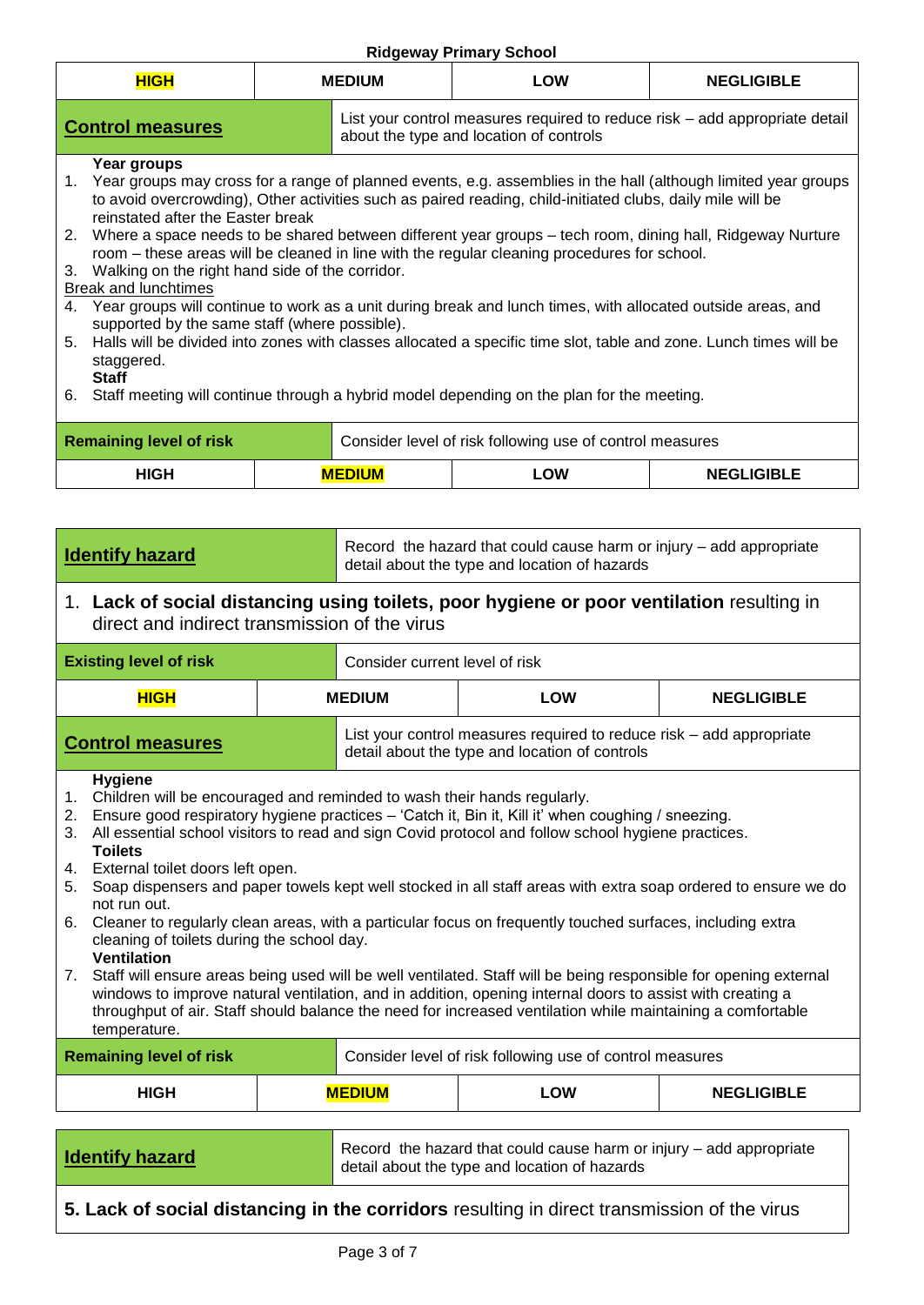| <b>Existing level of risk</b>                                                                                                                                                                                                                                                                                                                                                                           |                                                                                                                                                                                                                                                                                                                                                                         | Consider current level of risk                                                                                         |                                                                                                                                                                                                                    |                   |  |
|---------------------------------------------------------------------------------------------------------------------------------------------------------------------------------------------------------------------------------------------------------------------------------------------------------------------------------------------------------------------------------------------------------|-------------------------------------------------------------------------------------------------------------------------------------------------------------------------------------------------------------------------------------------------------------------------------------------------------------------------------------------------------------------------|------------------------------------------------------------------------------------------------------------------------|--------------------------------------------------------------------------------------------------------------------------------------------------------------------------------------------------------------------|-------------------|--|
| <b>HIGH</b>                                                                                                                                                                                                                                                                                                                                                                                             |                                                                                                                                                                                                                                                                                                                                                                         | <b>MEDIUM</b>                                                                                                          | <b>LOW</b>                                                                                                                                                                                                         | <b>NEGLIGIBLE</b> |  |
| <b>Control measures</b>                                                                                                                                                                                                                                                                                                                                                                                 |                                                                                                                                                                                                                                                                                                                                                                         | detail about the type and location of controls                                                                         | List your control measures required to reduce risk - add appropriate                                                                                                                                               |                   |  |
| 1. Continue with minimal corridor furniture to maximise space.<br>2. All children and staff to walk on the right hand side only (except on year 6 stairwells, where each class will<br>have a nominated side of the stairs to use, to minimise sharing of handrails).                                                                                                                                   |                                                                                                                                                                                                                                                                                                                                                                         |                                                                                                                        |                                                                                                                                                                                                                    |                   |  |
| <b>Remaining level of risk</b>                                                                                                                                                                                                                                                                                                                                                                          |                                                                                                                                                                                                                                                                                                                                                                         |                                                                                                                        | Consider level of risk following use of control measures                                                                                                                                                           |                   |  |
| <b>HIGH</b>                                                                                                                                                                                                                                                                                                                                                                                             |                                                                                                                                                                                                                                                                                                                                                                         | <b>MEDIUM</b>                                                                                                          | <b>LOW</b>                                                                                                                                                                                                         | <b>NEGLIGIBLE</b> |  |
| <b>Identify hazard</b>                                                                                                                                                                                                                                                                                                                                                                                  |                                                                                                                                                                                                                                                                                                                                                                         |                                                                                                                        | Record the hazard that could cause harm or injury - add appropriate<br>detail about the type and location of hazards                                                                                               |                   |  |
|                                                                                                                                                                                                                                                                                                                                                                                                         |                                                                                                                                                                                                                                                                                                                                                                         |                                                                                                                        | 6. Risk of infection due to lack of cleaning resulting in indirect transmission of the virus                                                                                                                       |                   |  |
| <b>Existing level of risk</b>                                                                                                                                                                                                                                                                                                                                                                           |                                                                                                                                                                                                                                                                                                                                                                         | Consider current level of risk                                                                                         |                                                                                                                                                                                                                    |                   |  |
| <b>HIGH</b>                                                                                                                                                                                                                                                                                                                                                                                             |                                                                                                                                                                                                                                                                                                                                                                         | <b>MEDIUM</b>                                                                                                          | <b>LOW</b>                                                                                                                                                                                                         | <b>NEGLIGIBLE</b> |  |
| <b>Control measures</b>                                                                                                                                                                                                                                                                                                                                                                                 | List your control measures required to reduce risk – add appropriate<br>detail about the type and location of controls                                                                                                                                                                                                                                                  |                                                                                                                        |                                                                                                                                                                                                                    |                   |  |
| 2.<br>materials.<br>3.<br>hygiene practices.<br><b>Remaining level of risk</b>                                                                                                                                                                                                                                                                                                                          | There will be a cleaner onsite daily who will clean toilets and high touch areas.<br>All surfaces, handles and toilets will be cleaned again at the end of each day using appropriate cleaning<br>Cleaning staff will follow protocols for safe working as advised by their employer and must follow school<br>Consider level of risk following use of control measures |                                                                                                                        |                                                                                                                                                                                                                    |                   |  |
| <b>HIGH</b>                                                                                                                                                                                                                                                                                                                                                                                             |                                                                                                                                                                                                                                                                                                                                                                         | <b>MEDIUM</b>                                                                                                          | <b>LOW</b>                                                                                                                                                                                                         | <b>NEGLIGIBLE</b> |  |
| <b>Identify hazard</b><br>direct transmission of the virus                                                                                                                                                                                                                                                                                                                                              |                                                                                                                                                                                                                                                                                                                                                                         |                                                                                                                        | Record the hazard that could cause harm or injury – add appropriate<br>detail about the type and location of hazards<br>7. Risk of spreading virus due to close contact with children – intimate care resulting in |                   |  |
| <b>Existing level of risk</b>                                                                                                                                                                                                                                                                                                                                                                           |                                                                                                                                                                                                                                                                                                                                                                         | Consider current level of risk                                                                                         |                                                                                                                                                                                                                    |                   |  |
| <b>HIGH</b>                                                                                                                                                                                                                                                                                                                                                                                             |                                                                                                                                                                                                                                                                                                                                                                         | <b>MEDIUM</b>                                                                                                          | <b>LOW</b>                                                                                                                                                                                                         | <b>NEGLIGIBLE</b> |  |
| <b>Control measures</b>                                                                                                                                                                                                                                                                                                                                                                                 |                                                                                                                                                                                                                                                                                                                                                                         | List your control measures required to reduce risk – add appropriate detail<br>about the type and location of controls |                                                                                                                                                                                                                    |                   |  |
| 1. Children, young people and students whose care routinely already involves the use of PPE due to their<br>intimate care needs should continue to receive their care in the same way.<br>2. If an adult is required to support intimate care, then PPE will be available if the adult would like to use it in<br>line with Government guidelines. This will be government updated if guidance changed. |                                                                                                                                                                                                                                                                                                                                                                         |                                                                                                                        |                                                                                                                                                                                                                    |                   |  |
| <b>Remaining level of risk</b>                                                                                                                                                                                                                                                                                                                                                                          |                                                                                                                                                                                                                                                                                                                                                                         | Consider level of risk following use of control measures                                                               |                                                                                                                                                                                                                    |                   |  |
| <b>HIGH</b>                                                                                                                                                                                                                                                                                                                                                                                             |                                                                                                                                                                                                                                                                                                                                                                         | <b>MEDIUM</b>                                                                                                          | <b>LOW</b>                                                                                                                                                                                                         | <b>NEGLIGIBLE</b> |  |
|                                                                                                                                                                                                                                                                                                                                                                                                         |                                                                                                                                                                                                                                                                                                                                                                         |                                                                                                                        |                                                                                                                                                                                                                    |                   |  |

| <b>Identify hazard</b> | Record the hazard that could cause harm or injury – add appropriate<br>detail about the type and location of hazards |
|------------------------|----------------------------------------------------------------------------------------------------------------------|
|                        |                                                                                                                      |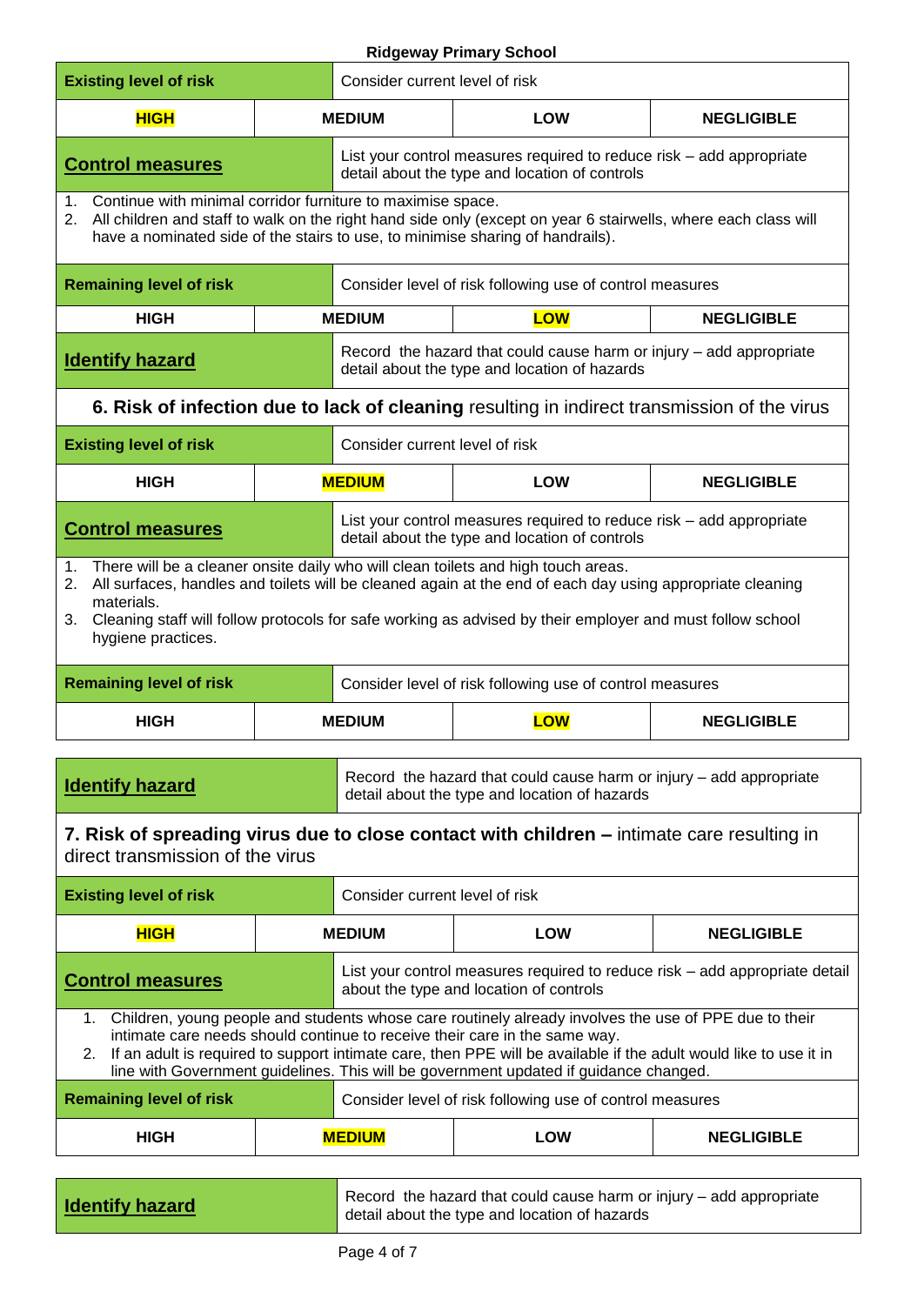**8. Risk of spreading virus due to close contact with children – when working closely with children in class or delivering an intervention Existing level of risk** Consider current level of risk **HIGH MEDIUM LOW NEGLIGIBLE Control measures** List your control measures required to reduce risk – add appropriate detail about the type and location of controls 1. Staff to maintain increased hygiene measures. 2. Where possible, any cross year group intervention (e.g. Ridgeway Nurture groups) will be provided in smaller groups. 3. Seating will be spaced out and interventions will take place in a well-ventilated area. 4. Children and staff will wash hands before and at the end of the session. **Remaining level of risk Consider level of risk following use of control measures HIGH MEDIUM LOW NEGLIGIBLE Identify hazard** Record the hazard that could cause harm or injury – add appropriate detail about the type and location of hazards **9. Risk of spreading virus due to close contact with children – positive Handling** resulting in direct transmission of the virus **Existing level of risk** Consider current level of risk **HIGH MEDIUM LOW NEGLIGIBLE Control measures** List your control measures required to reduce risk – add appropriate detail about the type and location of controls 1. Children reluctant to leave parents at drop off to be supported using verbal encouragement and distraction techniques by one adult from the group (holding their hand to guide them only if necessary). 2. Parents informed if there is the need to use positive handling. **Remaining level of risk Consider level of risk following use of control measures HIGH MEDIUM LOW NEGLIGIBLE**

| <b>Identify hazard</b>                                                                                                                                                                                                                           | Record the hazard that could cause harm or injury – add appropriate detail<br>about the type and location of hazards   |                          |  |  |
|--------------------------------------------------------------------------------------------------------------------------------------------------------------------------------------------------------------------------------------------------|------------------------------------------------------------------------------------------------------------------------|--------------------------|--|--|
| 10. Risk of illness and emotional distress of the staff – including anxiety                                                                                                                                                                      |                                                                                                                        |                          |  |  |
| <b>Existing level of risk</b>                                                                                                                                                                                                                    | Consider current level of risk                                                                                         |                          |  |  |
| <b>HIGH</b>                                                                                                                                                                                                                                      | <b>MEDIUM</b>                                                                                                          | LOW<br><b>NEGLIGIBLE</b> |  |  |
| <b>Control measures</b>                                                                                                                                                                                                                          | List your control measures required to reduce risk – add appropriate detail<br>about the type and location of controls |                          |  |  |
| Ongoing communication with staff through emails, bulletins, white board updates and if needed, through<br>1 <sub>1</sub><br>mobile communication regarding risk assessment updates and input into hazard identification and control<br>measures. |                                                                                                                        |                          |  |  |
| 2. It is up to individuals if they wish to wear a face covering. However, if a parent wishes not to wear one and<br>member of staff feels uncomfortable (or vice versa), the meeting should commence remotely.                                   |                                                                                                                        |                          |  |  |
| Communication with staff – enable opportunity for staff to share thoughts through emails or face to face<br>3.<br>discussion to share concerns in regard to guidance.                                                                            |                                                                                                                        |                          |  |  |
| Send risk assessment, including control measures and the overview of plans to staff when there have been<br>4.<br>updates.                                                                                                                       |                                                                                                                        |                          |  |  |

5. Risk Assessment will be reviewed regularly and when the need for change arises.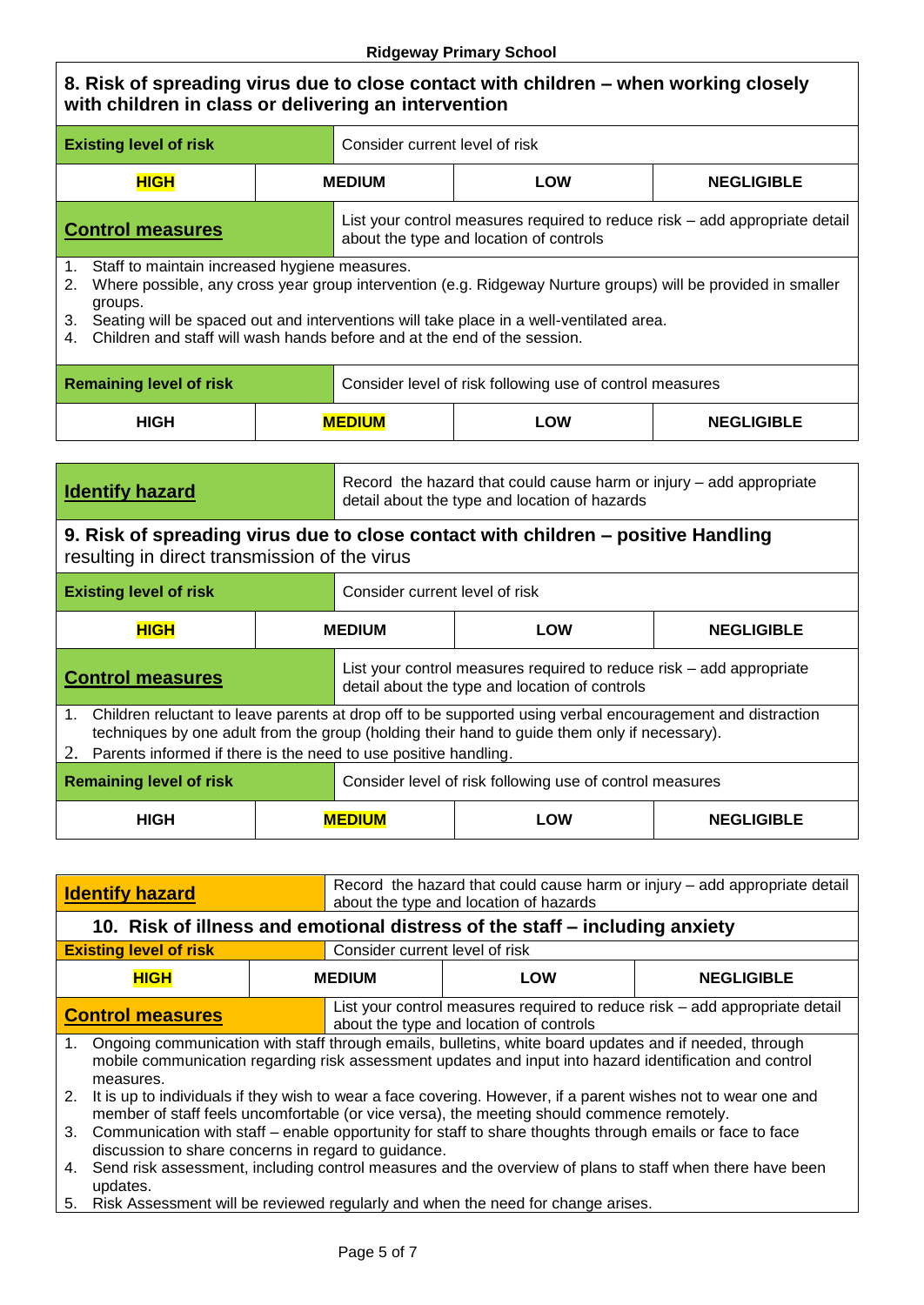| 6. HST to discuss individual staff risk assessments with them, following the updated guidance. Update |               |                                                                                                           |                   |  |  |
|-------------------------------------------------------------------------------------------------------|---------------|-----------------------------------------------------------------------------------------------------------|-------------------|--|--|
|                                                                                                       |               | personalised RA for staff previously categorised as clinically extremely vulnerable.                      |                   |  |  |
|                                                                                                       |               | Monitor staff and where needed have individual conversations to check how staff are feeling. Get feedback |                   |  |  |
| from line managers and alter support where needed.                                                    |               |                                                                                                           |                   |  |  |
| <b>Remaining level of risk</b><br>Consider level of risk following use of control measures            |               |                                                                                                           |                   |  |  |
| <b>HIGH</b>                                                                                           | <b>MEDIUM</b> | LOW                                                                                                       | <b>NEGLIGIBLE</b> |  |  |

| Record the hazard that could cause harm or injury – add appropriate<br><b>Identify hazard</b><br>detail about the type and location of hazards |  |                                                                                                                                                                              |  |  |  |
|------------------------------------------------------------------------------------------------------------------------------------------------|--|------------------------------------------------------------------------------------------------------------------------------------------------------------------------------|--|--|--|
| <b>Lack of social distancing during Acorns wraparound care resulting in transmission of</b><br>8.<br>the virus across groups                   |  |                                                                                                                                                                              |  |  |  |
| <b>Existing level of risk</b>                                                                                                                  |  | Consider current level of risk                                                                                                                                               |  |  |  |
| <b>HIGH</b>                                                                                                                                    |  | <b>MEDIUM</b><br><b>LOW</b><br><b>NEGLIGIBLE</b>                                                                                                                             |  |  |  |
| <b>Control measures</b>                                                                                                                        |  | List your control measures required to reduce risk - add appropriate<br>detail about the type and location of controls                                                       |  |  |  |
| Allocated toilet use to match toilet areas used during the day.<br>1.                                                                          |  |                                                                                                                                                                              |  |  |  |
| 2.                                                                                                                                             |  | Staff to supervise a specific space for a set duration (e.g. half a term), wherever possible (i.e. except in<br>emergencies or where staff absence requires staff movement). |  |  |  |
| <b>Remaining level of risk</b>                                                                                                                 |  | Consider level of risk following use of control measures                                                                                                                     |  |  |  |
| <b>HIGH</b>                                                                                                                                    |  | <b>MEDIUM</b><br><b>NEGLIGIBLE</b><br>LOW                                                                                                                                    |  |  |  |

| <b>Identify hazard</b>                                                                                                                                                                                                                                                                                                                                                                                                                                                         |  | Record the hazard that could cause harm or injury – add appropriate<br>detail about the type and location of hazards   |  |                   |
|--------------------------------------------------------------------------------------------------------------------------------------------------------------------------------------------------------------------------------------------------------------------------------------------------------------------------------------------------------------------------------------------------------------------------------------------------------------------------------|--|------------------------------------------------------------------------------------------------------------------------|--|-------------------|
| Spreading the disease through external visitors coming onsite<br>9.                                                                                                                                                                                                                                                                                                                                                                                                            |  |                                                                                                                        |  |                   |
| <b>Existing level of risk</b>                                                                                                                                                                                                                                                                                                                                                                                                                                                  |  | Consider current level of risk                                                                                         |  |                   |
| <b>HIGH</b>                                                                                                                                                                                                                                                                                                                                                                                                                                                                    |  | <b>MEDIUM</b><br><b>LOW</b>                                                                                            |  | <b>NEGLIGIBLE</b> |
| <b>Control measures</b>                                                                                                                                                                                                                                                                                                                                                                                                                                                        |  | List your control measures required to reduce risk – add appropriate<br>detail about the type and location of controls |  |                   |
| All visitors / parents to be booked in at the office.<br>1.<br>All visitors / parents who will be working closely with staff or children to fill in a visitor disclaimer form at the<br>2.<br>office.<br>Visitors will be asked to wash their hands or to use sanatiser / wash their hands when they arrive<br>3.<br>Until we receive further guidance from the LA / Croydon Public Health all visitors will be asked to wear a<br>4.<br>mask when inside the school building. |  |                                                                                                                        |  |                   |
| <b>Remaining level of risk</b><br>Consider level of risk following use of control measures                                                                                                                                                                                                                                                                                                                                                                                     |  |                                                                                                                        |  |                   |

| <b>Remaining level of risk</b> |  |               | Consider level of risk following use of control measures |                   |
|--------------------------------|--|---------------|----------------------------------------------------------|-------------------|
| <b>HIGH</b>                    |  | <b>MEDIUM</b> | <u>_OW</u>                                               | <b>NEGLIGIBLE</b> |

| <b>OVERALL level of risk</b> |               | Consider level of risk following use of control measures |     |                   |
|------------------------------|---------------|----------------------------------------------------------|-----|-------------------|
| <b>HIGH</b>                  | <b>MEDIUM</b> |                                                          | LOW | <b>NEGLIGIBLE</b> |
| <b>HST comments</b>          |               | Insert comments relevant to findings as appropriate      |     |                   |

The guidance is currently based around 'learning to live with Covid'. As a school we want to ensure the safest environment for our community while taking also following the current guidance. Where the local or school based situation changes we will follow the advice form the Croydon Public Health and from the LA.

With these control measures in place, we feel we have reduced the risks in line with updated guidance, while following the Government guidance. However, it should be noted that, given the nature of a school environment and the nature of Covid-19, there is risk of Covid spreading within our setting.

This risk assessment will be revisited and when the local and national situation changes and also if the guidance changes provision in place.